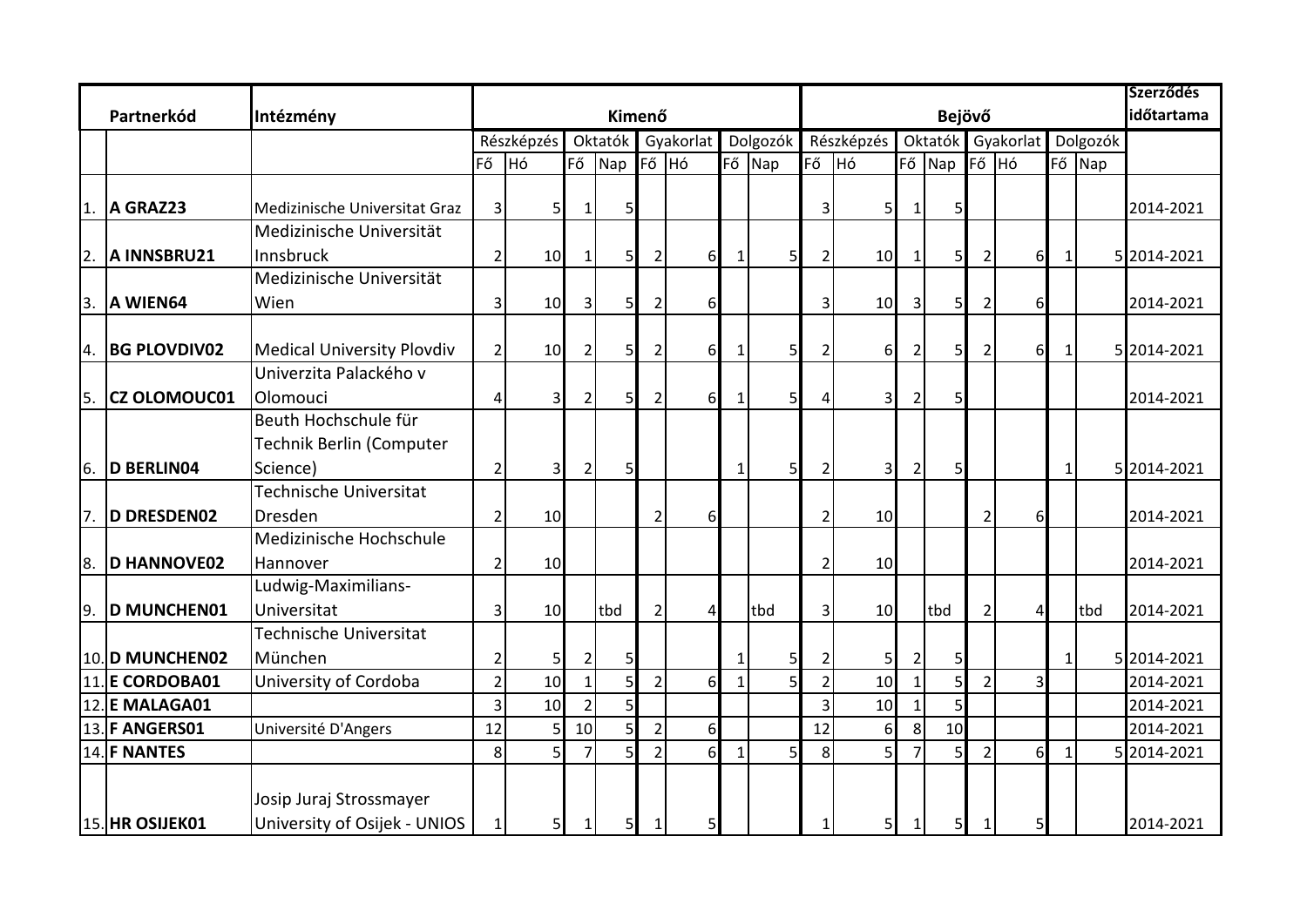|                       | Universitá degli studi di                            |                |                |                |                |                |                |                |                |                |                |                |                |                |                  |                |             |
|-----------------------|------------------------------------------------------|----------------|----------------|----------------|----------------|----------------|----------------|----------------|----------------|----------------|----------------|----------------|----------------|----------------|------------------|----------------|-------------|
| 16. I CATANIA01       | Catania                                              |                | 6              |                |                |                |                |                |                |                | 6              |                |                |                |                  |                | 2014-2015   |
| <b>17. I FOGGIA03</b> | Universitá di Foggia                                 | $\overline{2}$ | 5 <sup>1</sup> | $\mathbf{1}$   | 5 <sub>l</sub> | 1 <sup>1</sup> | 5 <sup>1</sup> |                |                | $\overline{2}$ | 5 <sup>1</sup> | $\mathbf{1}$   | 5 <sup>1</sup> |                | 51               |                | 2014-2021   |
|                       | Seconda Universitá degli                             |                |                |                |                |                |                |                |                |                |                |                |                |                |                  |                |             |
| <b>18. I NAPOLI09</b> | studi di Napoli                                      | $\vert$ 3      | 10             | 1              | 5              | $\overline{2}$ | $6 \mid$       |                | 5              | 3              | 10             | $\mathbf{1}$   | 5 <sub>l</sub> |                | 6                | $\mathbf{1}$   | 5 2014-2021 |
|                       | Seconda Universitá degli                             |                |                |                |                |                |                |                |                |                |                |                |                |                |                  |                |             |
| 19. I PARMA01         | studi di Parma                                       | $\overline{2}$ | 5 <sub>l</sub> | $\overline{2}$ | $\overline{7}$ | $\overline{2}$ | $6 \mid$       | $\overline{2}$ | 7              | 2              | 51             |                | 7              |                |                  | $\overline{2}$ | 7 2014-2021 |
|                       | La Sapienza Universitá di                            |                |                |                |                |                |                |                |                |                |                |                |                |                |                  |                |             |
| 20. I ROMA01          | Roma                                                 | 3              | 10             | 1              | $\mathsf{S}$   |                |                |                | 5              | 3              | $6 \mid$       | $\mathbf{1}$   | 5              |                |                  | 1              | 5 2014-2021 |
|                       | Universitá degli studi di                            |                |                |                |                |                |                |                |                |                |                |                |                |                |                  |                |             |
| <b>21. I ROMA02</b>   | Roma Tor Vergata                                     | 5 <sup>1</sup> | 10             | $\mathbf{1}$   | 5 <sub>l</sub> |                |                | -1             | 5              | 5              | 5 <sub>l</sub> | $\mathbf{1}$   | $\mathsf{S}$   |                |                  | $\mathbf{1}$   | 5 2014-2021 |
|                       | Universitá degli studi di                            |                |                |                |                |                |                |                |                |                |                |                |                |                |                  |                |             |
| <b>22. I VERONA01</b> | Verona                                               | $\overline{3}$ | 10             | -1             | 5 <sup>1</sup> |                |                |                |                | $\overline{2}$ | 5 <sub>l</sub> | 1              | $\mathsf{S}$   |                |                  |                | 2014-2021   |
|                       | Universidade Nova de                                 |                |                |                |                |                |                |                |                |                |                |                |                |                |                  |                |             |
|                       | Lisboa, Faculdade de                                 |                |                |                |                |                |                |                |                |                |                |                |                |                |                  |                |             |
| 23. P LISBOA03        | Ciéncias Médicas                                     |                | 10             |                |                | $\overline{2}$ | 6              |                |                | 4              | 10             |                |                | 2              | $6 \overline{6}$ |                | 2014-2021   |
|                       | Uniwersytet Medyczny im.                             |                |                |                |                |                |                |                |                |                |                |                |                |                |                  |                |             |
|                       | Piastów Slaskich we                                  |                |                |                |                |                |                |                |                |                |                |                |                |                |                  |                |             |
| 24. PL WROCLAW05      | Wroclawiu                                            |                | 10             | $\mathbf{1}$   | 5Ι             | $\overline{2}$ | 6              | $\mathbf 1$    | 5              | $\overline{2}$ | 10             | $\mathbf{1}$   | 5 <sub>l</sub> |                |                  |                | 2014-2021   |
|                       |                                                      |                |                |                |                |                |                |                |                |                |                |                |                |                |                  |                |             |
|                       | Universitatea de Medicina                            |                |                |                |                |                |                |                |                |                |                |                |                |                |                  |                |             |
|                       | si Farmacie "Iuliu                                   |                |                |                |                |                |                |                |                |                |                |                |                |                |                  |                |             |
| 25. RO CLUJNAPO3      | Hatieganu" Cluj-Napoca                               | $\overline{3}$ | 10             | $\mathbf{1}$   | 10             | $\overline{2}$ | $6 \mid$       | $\mathbf{1}$   | 5 <sup>1</sup> | 3              | 10             | $\mathbf{1}$   | 10             | 2              | 6                | $\mathbf{1}$   | 5 2014-2021 |
| 26.RO CRAIOVA02       | Universitatea de Medicina si<br>Farmacie din Craiova |                | 10             |                |                |                | $6 \mid$       |                |                | $\overline{2}$ |                |                |                | 2              | 3 <sup>l</sup>   | 1              | 7 2014-2021 |
|                       |                                                      | $\overline{2}$ |                | $\overline{2}$ | 5 <sub>l</sub> | $\overline{2}$ |                |                |                |                | $6 \mid$       | $\overline{2}$ | 7              |                |                  |                |             |
|                       | Universitatea de Medicina si                         |                |                |                |                |                |                |                |                |                |                |                |                |                |                  |                |             |
| <b>27. RO TARGU02</b> | Farmacie din Tirgu-Mures                             | $\overline{3}$ | 10             | 1              | 10             | $\overline{2}$ | 6              | -1             | 5 <sup>1</sup> | $\overline{3}$ | 10             | 1              | 10             | $\overline{2}$ | 6                | $1\,$          | 5 2014-2021 |
|                       | Victor Babes University of                           |                |                |                |                |                |                |                |                |                |                |                |                |                |                  |                |             |
|                       | Medicine and Pharmacy,                               |                |                |                |                |                |                |                |                |                |                |                |                |                |                  |                |             |
| 28. RO TIMISOA02      | Timisoara                                            | 3 <sup>1</sup> | 10             | $\overline{2}$ | 5 <sub>l</sub> | $\frac{4}{ }$  | 6              | 1              | 5 <sub>l</sub> | 3 <sup>1</sup> | 10             | $\overline{2}$ | 5 <sub>l</sub> | $\vert$        | 6                | $\mathbf{1}$   | 5 2014-2021 |